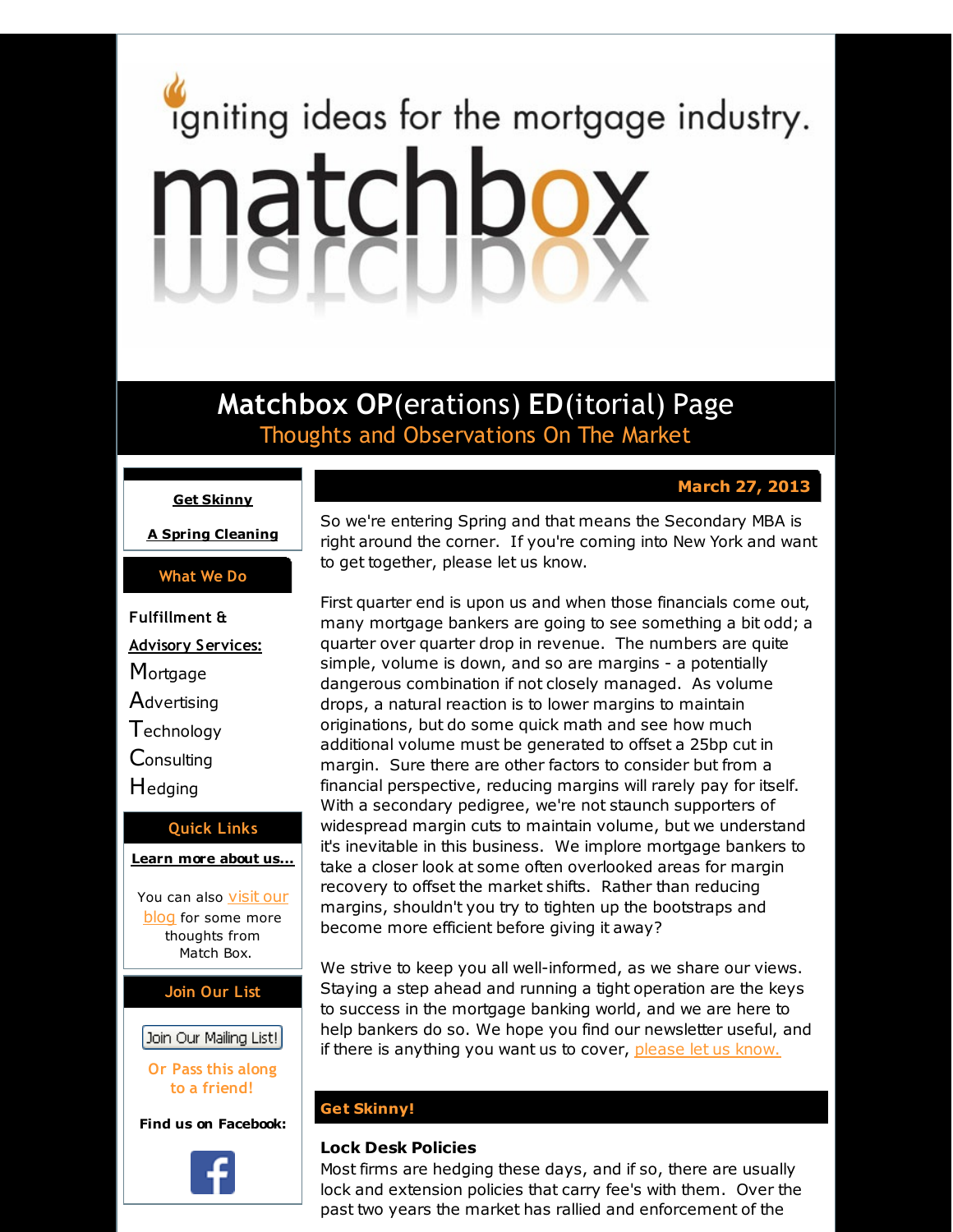policies have become quite lax. Now that the market has turned, has enforcement? For example, if hedging, most Loan Officers, and unfortunately some Secondary managers, don't truly understand the cost to lock and extend files. At a time when pricing is already a sensitive, are these costs really being charged to the client? If not, guess who is really paying for it? Certainly not the LO and if margins have already been reduced across the board, these instances just only continue to eat away at profitability. Bankers who see a lot of extensions should probably take a closer look at their lock policies, minimum standards and proactive pipeline management. All companies should have a thorough process to ensure that lock desk charges are applied correctly with the accounting department holding the secondary department accountable. We spoken about secondary managers looking for monthly and quarterly bonuses; now it's time for them to really earn it.

## **LO Performance**

It's simple to gauge LO performance based on volume and units, but how many lenders take a look into LO efficiency? Very often there are consistent originators that use company resources without the corresponding production to warrant and this can even apply to high producers. Whether it is someone who consistently submits incomplete files, or consistently locks for too short a term and then blames Operations for having to extend; or just raising a commotion and getting the most amount of people involved in their loan - these loan originators are out there and should be analyzed. Not all volume is created equal.

#### **Appraisal Costs**

Values have stabilized in most markets, but we're seeing many bankers continue to pay for appraisals additional valuations to support the loan approval. This is an easy cost to overlook, especially as we were riding a wave of volume and increasing margins. Times have changed and an appraisal bill of 10, 20, or 30k per month while also reducing margins with lower volume is adding insult to injury.

### **Fall-out**

Although risk management firms and hedging analysts would disagree, most mortgage bankers have a rather simplistic approach to pull through; closed volume / locked volume. We could dive into how managing the pipeline more effectively can save hedging costs and increase margins but for today, we're going in another direction. Why not take the pull through equation and expand the on the analysis a bit. By tracking submissions, approvals, and closings every day, week or month bankers can start to see some telling trends on fall out, and not just lock fall out but also operational fall out. Start running conversions on this data and forecasting volume should be rather simple. If submissions are increasing and approvals are decreasing then loan quality is decreasing and operational costs (i.e. costs per loan) are increasing. If approvals are increasing and closings are not, extensions fees are likely coming your way. This is pretty basic analysis, but sometimes the simple perspective is overlooked and everyone is a little too busy to think outside their normal daily routine.

Secondary should not be making changes in a vacuum and management needs to be cognizant of how significant an impact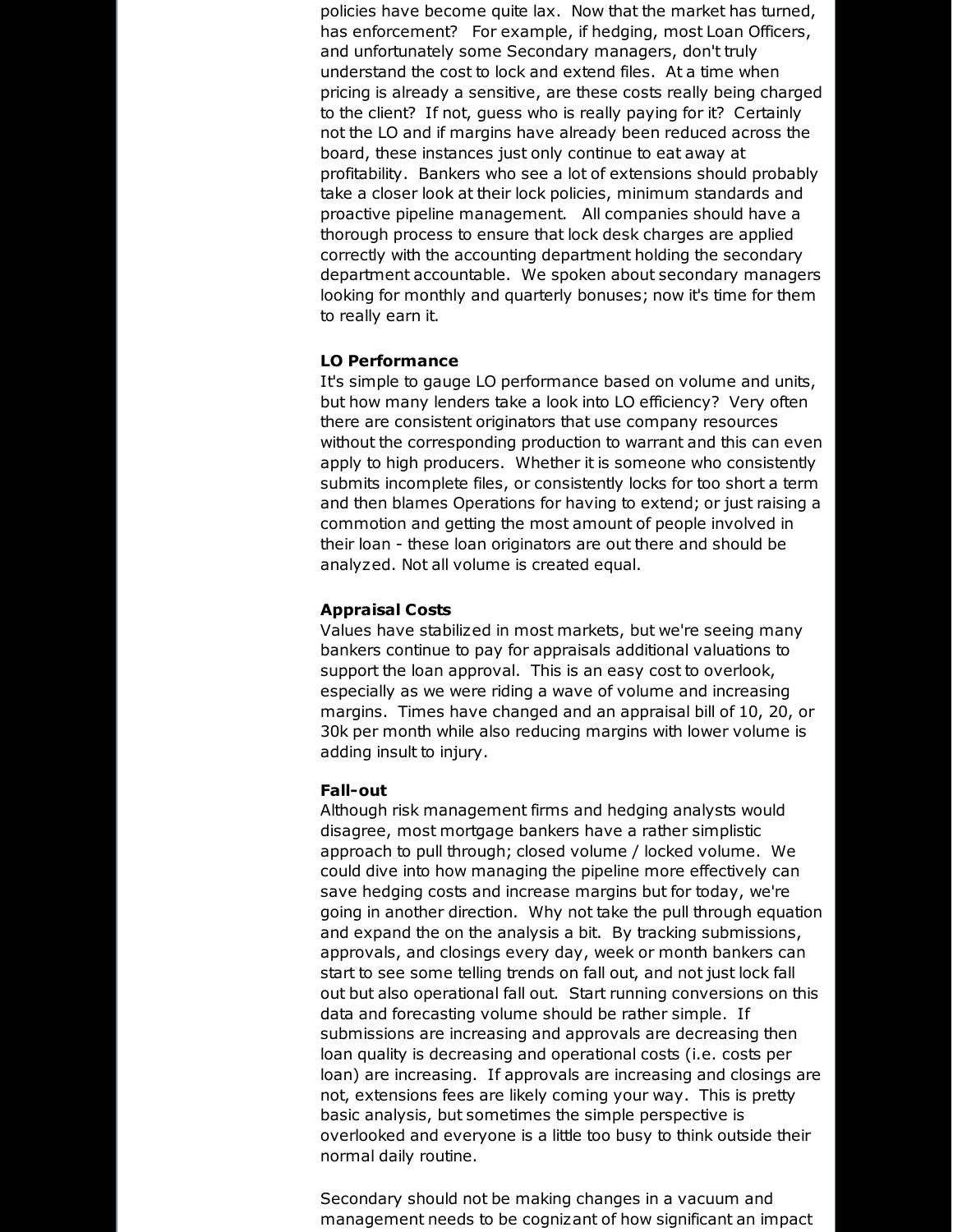margin adjustments will be, especially in conjunction with other longstanding and acceptable policies.

# **A Spring Cleaning**

Have you cleaned out your closet lately? The rule goes something like that if you haven't worn something in a year you should get rid of it. Most of us swear we'll wear it someday so we want to hang onto it. What are we left with? A closet stuffed with options and we go back to the same pair of jeans or favorite sweatshirt time and time again. Are LOS's any different? We think not. So often we are asked for advice on Loan Origination Systems and yet the client is currently only using a fraction of the system. Is it time to invest in a new wardrobe or better to take a closer look at what's already right there in front of you.

Many times LOS' bundle services and partner relationships into the LOS. This creates a one-stop shopping approach to Loan Originations and there are many benefits to shopping in the same department store rather than running to several specialty stores, just ask Sam Walton. This concept is not new, but let's delve in further:

**1. Time Saver** - Many clients ask us to help them become more efficient. Utilizing the services embedded in your LOS without leaving the loan file is efficient. If any of these services are included in your CPL, then it's a no-brainer. Saving valuable time increases production which makes the company more profitable and maximizes user potential.

**2. Cost** - Many of the services included in your LOS are free to use OR are shared in your CPL; which means you're already paying for them anyway. This is the same as that shirt you refuse to throw out each year. Either start wearing it to maximize what you paid for it or throw it out.

**2a. Bundled Services** - This ties into cost, but deserves it's own section. When services are bundles together, the cost per service typically goes down, therefore making the service cheaper when utilized through the LOS integration.

**3. Data Integrity** - there are several advantages to ordering/retrieving services in the LOS - one major advantage is data integrity. The need to re-type or key in data points when accessing a service outside the LOS leads to misspellings and typos that could have easily been avoided if ordered directly through the LOS. This is a sticking point with us because correcting these issues are not efficient. If there is a chance to minimize user error through a service integration, then we're all for it.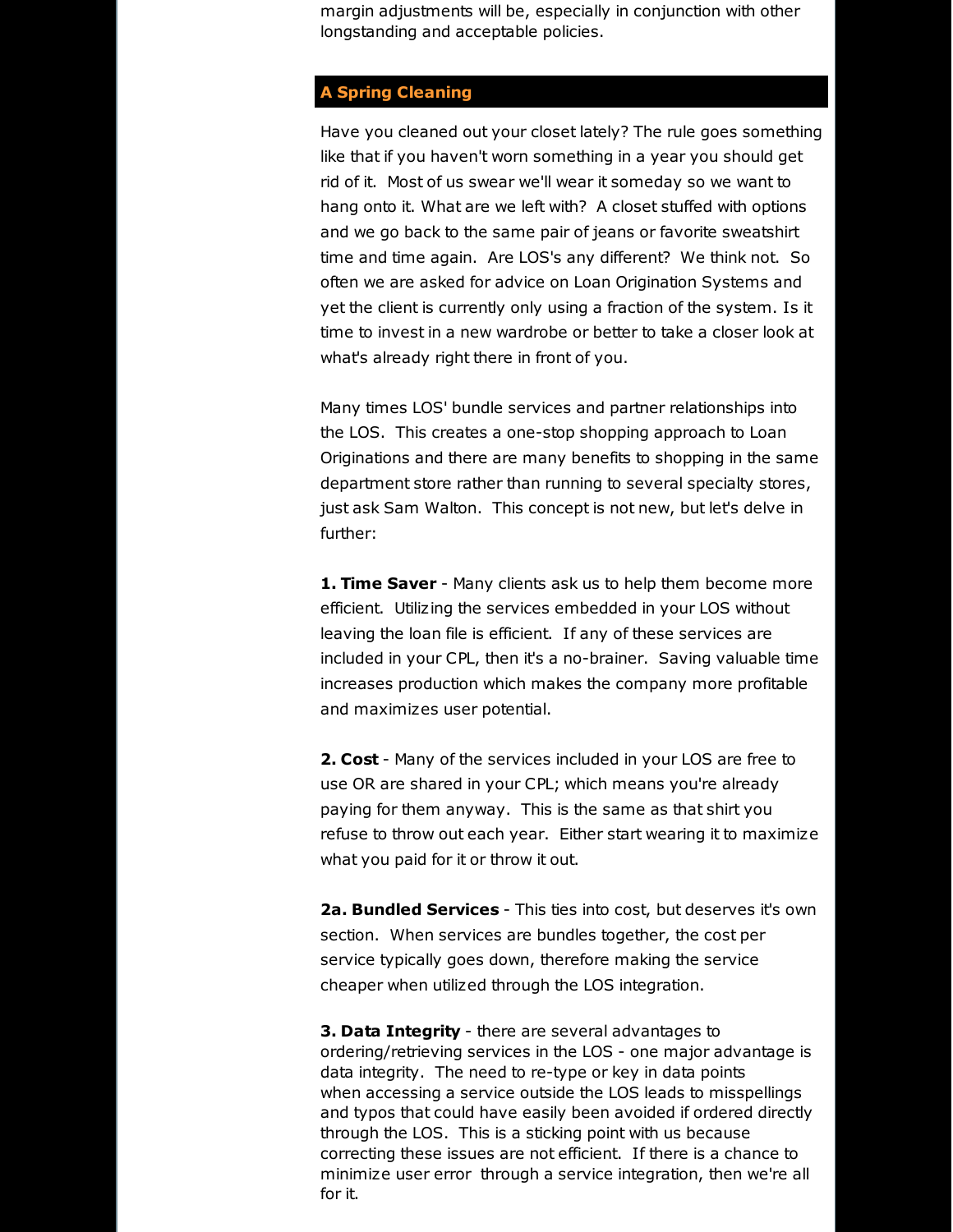**4. Regs, Formats & Technology** - with the inception of UCDP, we saw appraisal conversions become required where the actual PDF appraisal needed to be converted to XML format. Your LOS should convert to XML format if ordered through the system. If they are not, expect to incur costs from GSEs as they are pushing the conversion cost back to Lenders. ULDD should be included here as well. Sending data sets to Fannie & Freddie should be leverage through the LOS.

Dropping back to the margin topic, let's take a look at the LOS cost discussion. We often hear complaints about how much the LOS costs and yet most companies use a fraction of the system. So basically you are really paying much more for the LOS than you even think. If you are on a volume based model with many parts of the system included and you are spending additional revenue on services that are included in your price, you are paying more, much more. If you are not using a part of the system that is free, then you are paying more per closed loan. If you have a paperless option included in the price and you are wheeling around 2 lb loan packages around the office, you are paying much, much more. There's likely considerable value in your closet, you just need to take a closer look and be willing to try out some new, but old, items.

I understand the the LOS' offerings may not be what you think you need or there may be parts of the system that you cannot use based on your business model, but please keep that in mind when shopping for a new LOS. For example, if you being quoted \$\$\$ per loan or user and using only a fraction of the system, you are really paying 60% higher than \$\$\$ and quite possibly more than your competition. Bottom line, do some due diligence on the parts of the system that you are not going to be using when comparing LOS pricing.

**As volume and margins are no longer flying high, are you taking a fresh look at policies, analysis, oversight and technology to help reduce costs and help buoy net revenue? No time? That's why we're here! Call Matchbox today.**

## **About Us:**

Matchbox is a collection of gritty industry veterans who decided to create a company aimed at helping mortgage companies ignite ideas that are outside the box to realize their true potential. We have years of real life, hands on experience in the business, and we want to offer our keen insight to others as they take on the challenges before them.

As individuals we each contribute unique perspective and expertise. Collectively we provide a true roadmap to success, regardless of your current situation. Like any master craftsman we are very passionate about our work and we approach each client as if your company were our own. In the end, we help you, be a better you.